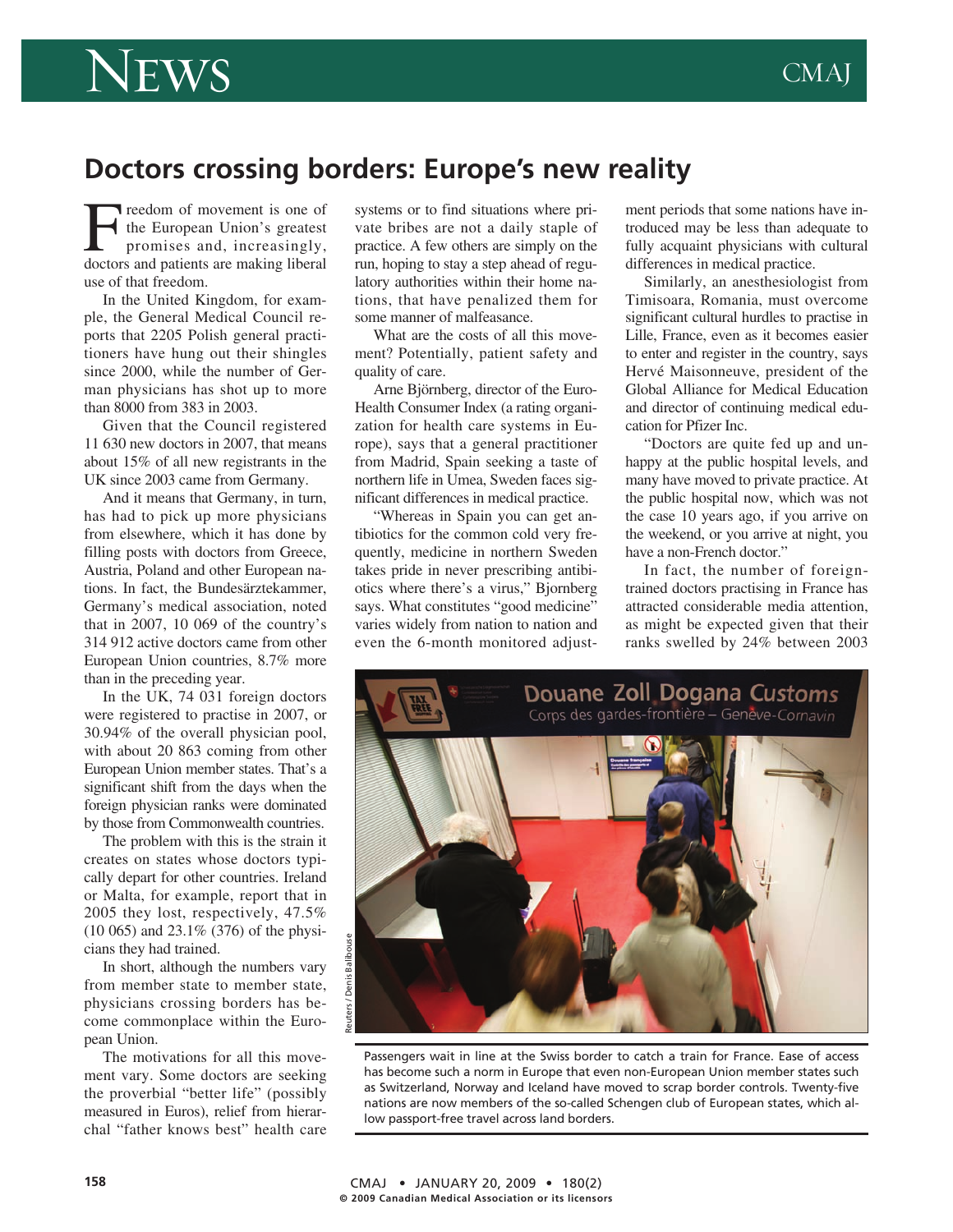and 2006. And since the accession of new member states into the European Union in 2004 and 2007, more and more of these physicians are trained elsewhere in Europe. The French l'Ordre National des Médecins reported in 2007, for example, that the number of Romanian doctors registered that year had jumped 321%.

Maisonneuve warns of 3 potential difficulties for non-French doctors practising in France: understanding the health care system, adapting to local practice and language issues. On the latter score, he notes that even doctors from Estonia and Romania, who often speak perfect French, may have trouble understanding subtle cultural cues and thus misunderstand what patients are telling them.

Language and cultural issues aren't always a barrier, as with young Slovakian physicians joining an exodus to the Czech Republic.

One reason for moving is an opportunity to increase their earnings by as much as 20%–30%.

As of 2007, there were about 1300 Slovakian doctors working in the Czech Republic, often filling vacancies left by Czech doctor migration to higher-paying jobs elsewhere on the continent.

#### **From east to west**

That has fed what some have called a "medical exodus" from Central and Eastern Europe, with the Czech Republic often becoming a place to practise temporarily while shopping for more lucrative positions in the UK or Belgium. Critics fear there's little reason for such migrant doctors to understand the health care system in which they're practising.

Further fuelling the movement is the fact that many European Union nations now actively recruit doctors from other member states. Sweden, for example, focuses recruitment efforts on Poland, where between 2004 and 2006 more than 5000 doctors received certificates to practise elsewhere (4.3% of the active workforce). More than 15% of the doctors registered in Sweden last year came from outside the country, a situation Björnberg describes as "postcolonial."

In the UK, controversies have erupted over moves by primary care trusts to fly in doctors from around



One of the last barriers between the former Soviet Bloc and the West was lifted last year when border checkpoints between Poland and Germany began allowing travel without the need to show passports.

Europe to cover night and weekend shifts, which were unpopular with staff physicians.

Such internal factors, along with an October 2007 European Union directive confirming the rights of professionals to practise outside their home countries, all but assure doctors of ample opportunity to roam the continent.

Not all, though, are pleased, in part because of the potential impact on patient safety.

#### **Patient safety concerns**

"The feedback from patients in Scotland is that they do not want doctors from another country," says Dr. Jean Turner, chief executive officer of the Scottish Patients' Association. "Importing doctors who do not know how our system works, and who, with the best will in the world, may have language difficulties, is fraught with danger."

"Of course, I think it's essential in medicine that you be able to work in different places, but we have Scottish doctors coming through the system and not being able to get jobs, and doctors coming from Eastern European countries to do short-term shift work, often directly after travelling and with too little sleep. It's a matter of meeting not just adequate standards of patient care, but more than adequate standards," she adds.

The latter concern was heightened by a report from the UK General Medical Council stating that 35 foreign-born doctors had lost their licences to practise in 2006, accounting for well over half the 54 doctors struck from physician rolls.

European Union-trained offenders included a Hungarian doctor removed for dishonesty and a psychiatrist trained in Spain who abused his authority to prescribe drugs.

"Doctors with a primary medical qualification from overseas or within the European Union are disproportionately represented [in medical complaints] and more are being referred to us than we should be seeing without a good explanation," said Paul Phillips, director of standards and fitness-to-practise at the General Medical Council, in response to media attention on the disparity.

The British Medical Association, meanwhile, suggested the higher incidence of foreign-born physicians who were delicensed might be the product of a culture of institutional racism within the National Health System. Those arguments were supported by a July 2008 report by the Department of Health's Chief Medical Officer, which concluded that racism was a "cause for concern." In response, the General Medical Council has commissioned several studies on the issue.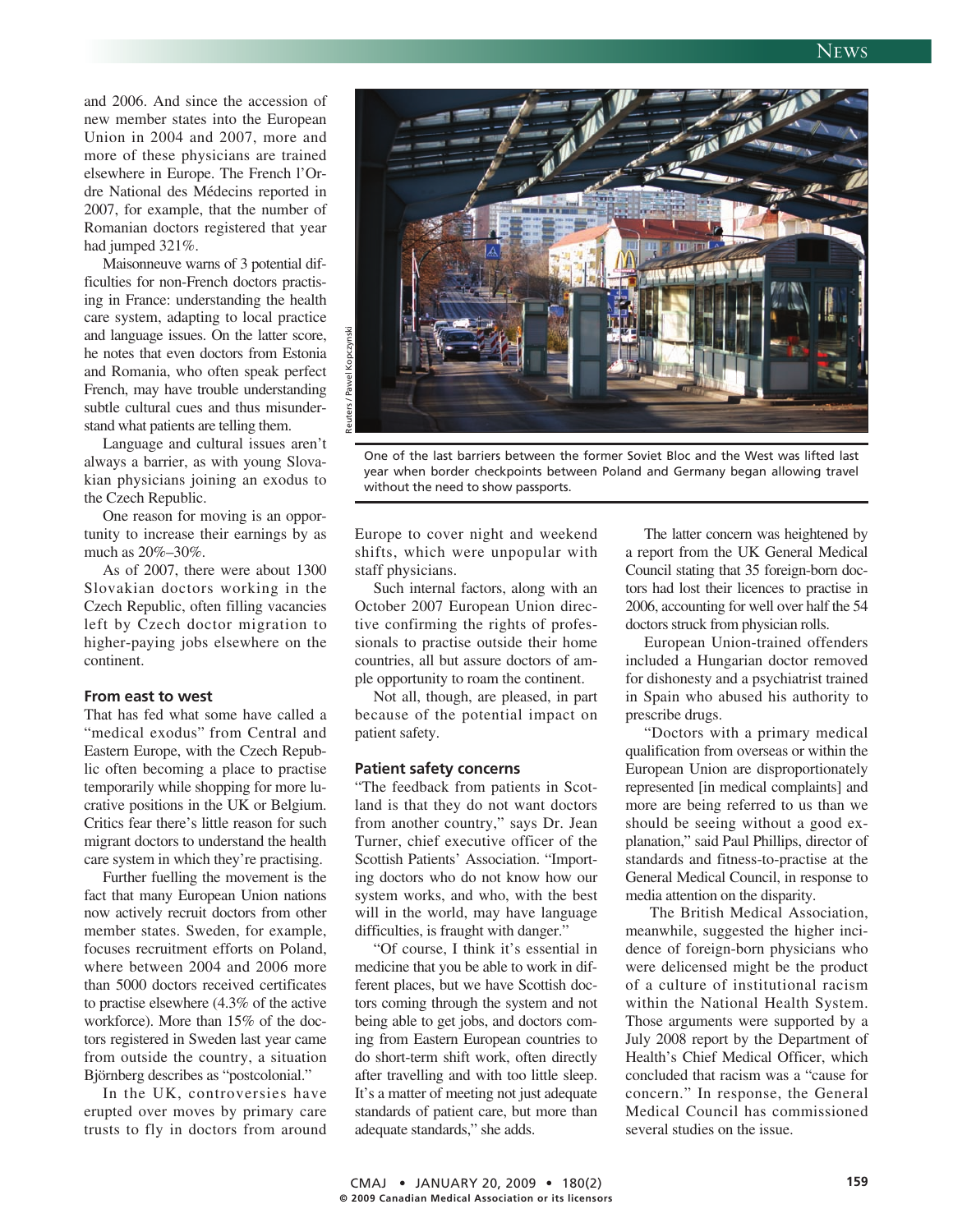Beyond that lie issues of deceit or misrepresentation by those who have had their licences stripped in one country, but use their new Euro-mobility to set up a shingle in another nation.

A Norwegian doctor who lost his licence for mistreatment of patients, for example, immigrated to Sweden and practised for several years before repeated patient complaints brought his malfeasance to the attention of authorities.

#### **Certification issues**

In theory, such problems are mitigated by European Union directives that mandate countries to share information about the certification of professionals, including doctors. The foremost such directive is 2004/36/EC, which requires exchange of information about fitness to practise and constraints on practice. With an eye to Europe's disparate health care and medical training systems, it further states that "specific provisions should be envisaged for regulated professions having public health or safety implications."

Countries around the European Union have taken a variety of approaches to realize the spirit of this law. In some the response has been broad, in the form of moves to introduce or reintroduce means of continuous revalidation of licences and fitness to practise. In the UK, for example, 150 000 doctors will face mandatory annual appraisals in which they'll be assessed on such factors as prescribing habits, diagnostic skills and personal problems, such as alcohol and drug abuse (*CMAJ* 2008;179[7]:641).

It's hoped the new regulatory regime will also serve as an effective response to problems associated with the increased doctor movement and concerns about how variation in cultural, linguistic and medical competence can affect patient safety.

The UK is also spearheading, on a broader European level, efforts to promote closer regulatory cooperation.

Because the European Union information-sharing is often haphazard, the UK General Medical Council has led a Healthcare Professionals Crossing Borders initiative that offers member states a framework for exchanging licensing data and regulatory best practices.

Dr. Claire Herbert, the project's

### **Canadian doctors rarely cross provincial borders**

In Canada, most doctors can move with relative ease between provinces and territories. Each province sets it own licensing criteria, which are listed on the websites of provincial colleges of physicians and surgeons, but the major requirements for full licensure are the same.

Mobility will soon be even easier. A national labour mobility deal was struck in December 2008, which will allow regulated professionals to move without restriction within Canada. The CMA, which supports mobility in general, has raised concerns about the new deal, questioning how provinces will manage restricted licences and whether certification standards will suffer.

Presently, few doctors are leaving for other jurisdictions. The Canadian Institute for Health Information says that just 122 crossed provincial or territorial borders in 2007, the lowest figure in 5 years.

To move across borders now, doctors must have medical degrees from accredited Canadian or American universities, or from schools listed in the World Directory of Medical Schools. They must enroll in the Canadian Medical Register and qualify for certification from the College of Family Physicians of Canada or the Royal College of Physicians and Surgeons of Canada.

In general, a Canadian doctor in good standing can practise in any province after supplying the necessary documents and paying the accompanying fees, which include application fees that can cost as little as \$175 (Manitoba) or as much as \$600 (Ontario). Doctors must also pay the provincial medical authority's annual membership fee, which is usually around \$1200.

Interprovincial physician mobility was made easier in 1992 when the Federation of Medical Regulatory Authorities of Canada adopted new standards to better align provincial licensing requirements. New requirements included the completion of the Qualifying Examination of the Medical Council of Canada and certification by either the College of Family Physicians of Canada or the Royal College of Physicians and Surgeons of Canada.

In 2001, provincial medical licensing bodies agreed to adhere to these standards but maintained authority to grant temporary, conditional, restricted or other forms of licences depending on special circumstances.

The largest group of physicians practising with restricted licences are international medical graduates, who sometimes must also make service commitments. Foreign-educated doctors who apply for a provisional licence in Saskatchewan, for example, must promise to remain in the same community for at least 3 years. International medical graduates enrolled in Ontario's Registration through Practice Assessment program, which is funded by the Ministry of Health and Long-Term Care, must make 5-year commitments to underserviced communities. — Roger Collier, *CMAJ*

leader, says "the main focus is developing closer regulatory cooperation around information exchange," at regular interagency meetings. Thus far, sharing data about medical professions in a way that protects patient safety and maintains a physician's privacy has been central to discussions, she adds.

"The relative ease with which an individual can move from one European country to another means that it is necessary that there be appropriate safeguards, so that the small number of individuals who might exploit the situation

by moving quickly to avoid disciplinary action cannot do so."

The voluntary association has struggled to achieve consensus, while authoring some unevenly accepted documents, including a May 2008 memorandum of understanding on information-sharing that was signed only by the UK and a small number of medical organizations, including the Cyprus Dental Council, Irish Nursing Board and Norwegian Registration Authority for Health Personnel.

In a shared address to the Healthcare Professionals Crossing Borders initia